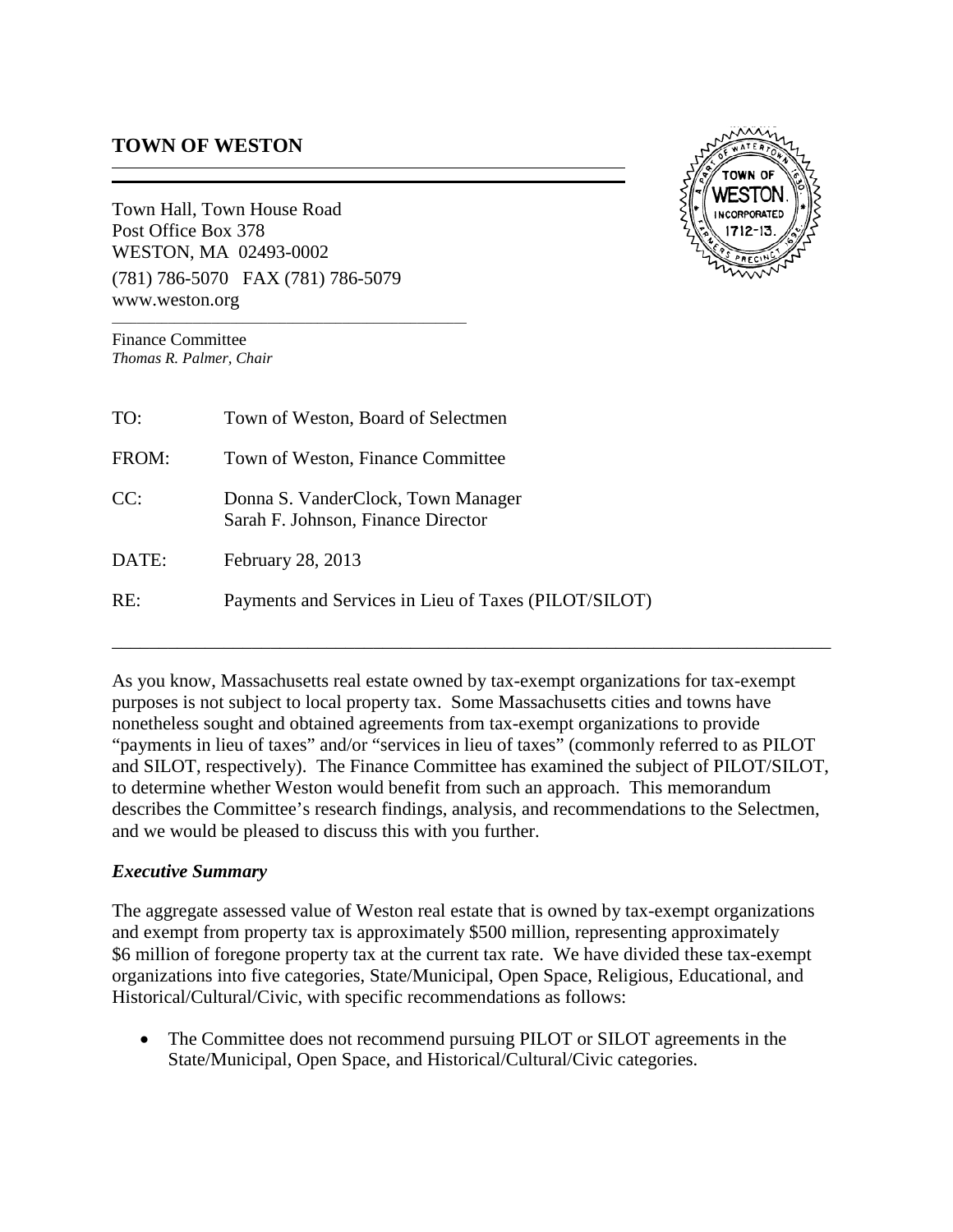- In the Religious category, the Committee does not recommend pursuing PILOT agreements but does recommend pursuing SILOT agreements.
- The Committee does recommend pursuing PILOT/SILOT agreements in the Educational category, with limited exceptions.

Where PILOT/SILOT agreements are proposed and negotiated, one relevant consideration is that approximately 21% of the Town budget is for direct services that are most likely to be utilized by tax-exempt organizations and properties: *i.e.*, Public Safety and Public Works (including related debt service), plus a proportionate share of general government services (excluding education).

## *Background*

Attachment A to this memorandum lists Weston real estate parcels currently exempt from property tax (excluding property owned by the Town itself), in categories described below. The aggregate assessed value of these parcels is approximately \$500 million (and approximately 9% of the aggregate assessed value of Weston properties), and if these parcels were all subject to Weston's current property tax rate, the aggregate levy would be approximately \$6 million. Moreover, as tax-exempt organizations acquire additional parcels for their exempt purposes, those parcels are effectively removed from Weston's tax base, in effect shifting the burden across a smaller base of taxable properties.

The property tax exemption for qualifying real estate is granted to tax-exempt organizations by Massachusetts statute, with no obligation for such organizations to mitigate (by way of PILOT/SILOT agreements or otherwise) the effects of this property tax exemption on municipal budgets. Also, tax-exempt organizations, as property owners, do not typically utilize the full range of Town services and benefits that residents and even businesses might. For these reasons, even those cities and towns that have been most active in pursuing PILOT/SILOT agreements have not sought to recover the full amount they would otherwise receive from tax-exempt organizations in the absence of the property tax exemption.

Instead, one common approach is to determine what percentage of the municipal budget is for direct services that even tax-exempt organizations benefit from – such as police and fire, public works, etc. – and then apply that percentage to the property tax that would otherwise be paid by tax-exempt organizations, as the municipality's starting point for PILOT/SILOT discussions.<sup>[1](#page-1-0)</sup>

In Weston, the key budget components constituting direct services would be Public Safety and Public Works, along with debt service related to these components and a proportionate share of

<span id="page-1-0"></span><sup>&</sup>lt;sup>1</sup> Another approach some municipalities have taken is to determine, on a case-by-case basis, the value of services actually provided to specific tax-exempt organizations. Components of this would include, for example, a proportionate share of police and fire budgets, based on how many police and fire calls were made to the particular organization and property. This is a more complicated and subjective approach, especially given the relative amounts Weston might reasonably recover via PILOT/SILOT agreements, and the Committee does not recommend it generally. However, elements of this approach might be useful in determining the appropriateness of and negotiating specific PILOT/SILOT agreements.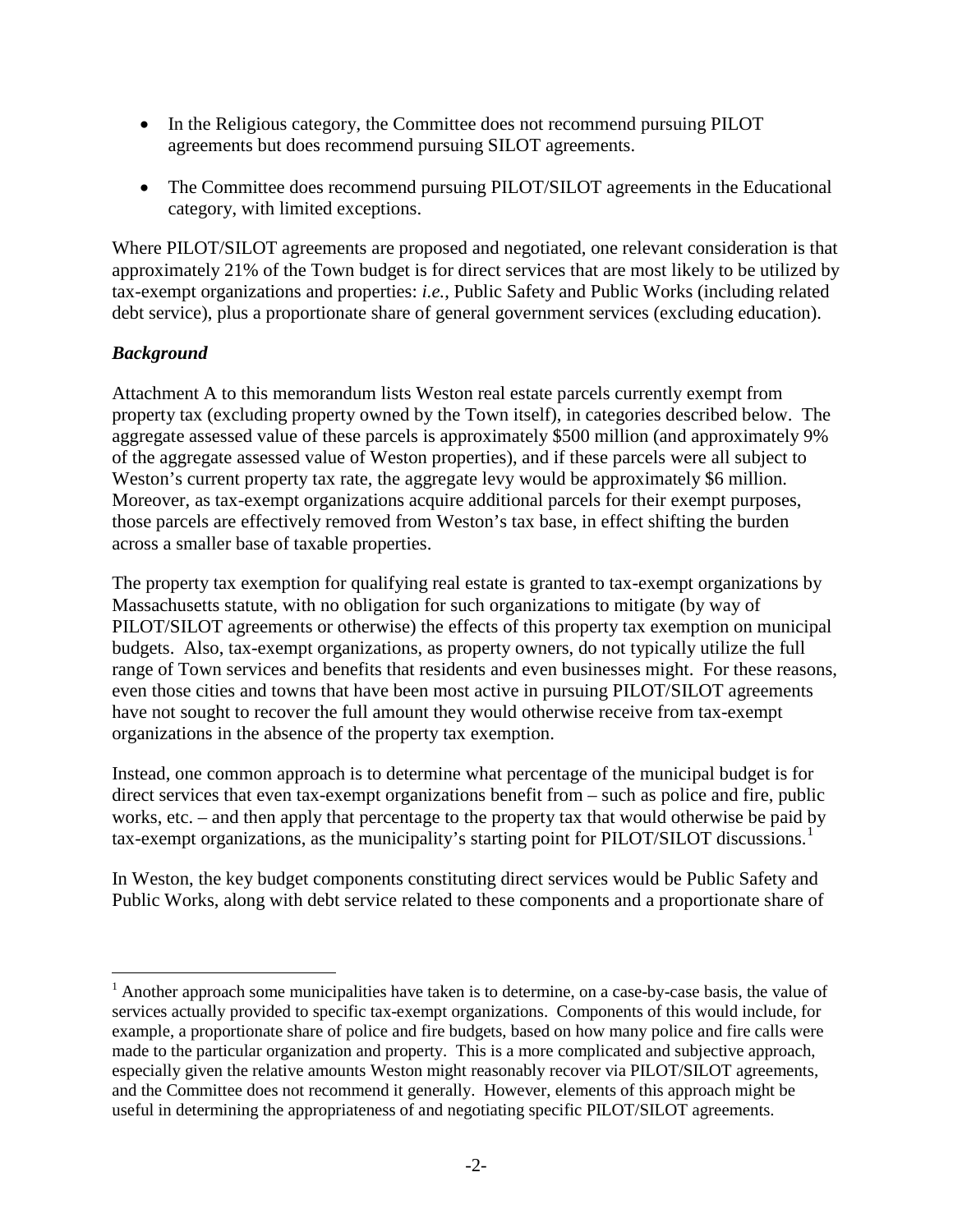general government services (excluding education).<sup>[2](#page-2-0)</sup> In Attachment B to this memorandum, the direct-service portion of Weston's budget is computed to be 21%. One would not necessarily expect the Town to achieve this 21% recovery rate across all its PILOT/SILOT agreements, at least initially, but it should be a reference point for PILOT/SILOT proposals and negotiations.

We note and acknowledge that certain tax-exempt organizations in Weston have taken some initiative in recognizing Town services consumed and have voluntarily made contributions back to the Town in varying ways. For example, the Gifford School made a recent financial contribution to the Town, and the Rivers School has allowed the Recreation Department to utilize its ice rink facility. These various contributions should of course be taken into account in proposing and negotiating any PILOT/SILOT agreements with tax-exempt organizations.

PILOT/SILOT negotiations are often initiated when a tax-exempt organization acquires a new parcel or would like something that is within the municipality's discretion to grant or withhold, such as zoning approvals and building or other permits, but they can also be initiated unilaterally by the municipality, with appeals to fairness, good will, ongoing cooperation, etc. To the extent a city or town initiates PILOT/SILOT agreements, they are inevitably negotiated on a case-by-case basis, since cities and towns have no leverage to impose them on a broad, uniform basis, and the municipal services consumed by each respective organization may vary in meaningful ways. In evaluating the appropriateness of and negotiating specific PILOT/SILOT agreements, relevant questions for Weston would include the following:

- To what extent are Town services actually or potentially utilized by the tax-exempt organization? PILOT/SILOT agreements may be more appropriate where such utilization is higher, and vice versa.
- To what extent is the tax-exempt organization reasonably able or willing to provide payments or services under a PILOT/SILOT agreement from its existing or potential resources? PILOT/SILOT agreements may be less appropriate – and perhaps infeasible – where such ability is lower, and vice versa.
- To what extent does the tax-exempt organization already provide services or other benefits to the Town and its residents? PILOT/SILOT agreements may be less appropriate where the organization is already providing services or other benefits to the Town and its residents, and vice versa. This is especially true where the services or other benefits would otherwise be provided at a cost by the Town, whether by necessity or by collective desire of Town residents, if the tax-exempt organization did not provide them.

<span id="page-2-0"></span> $2^2$  Under this approach, education is typically excluded because it is a service that tax-exempt organizations are unlikely to utilize, and of course some tax-exempt organizations provide educational services themselves. There can be isolated instances where a tax-exempt organization utilizes a town's educational services to a significant degree, but those can be dealt with individually, by providing additional justification for that organization to enter a PILOT/SILOT agreement and perhaps increasing the target level for a PILOT/SILOT agreement with that organization. For example, in Weston, children of faculty residing on-campus at one tax-exempt organization, the Cambridge School (and perhaps others), attend Weston public schools, which could be taken into account as described in this footnote.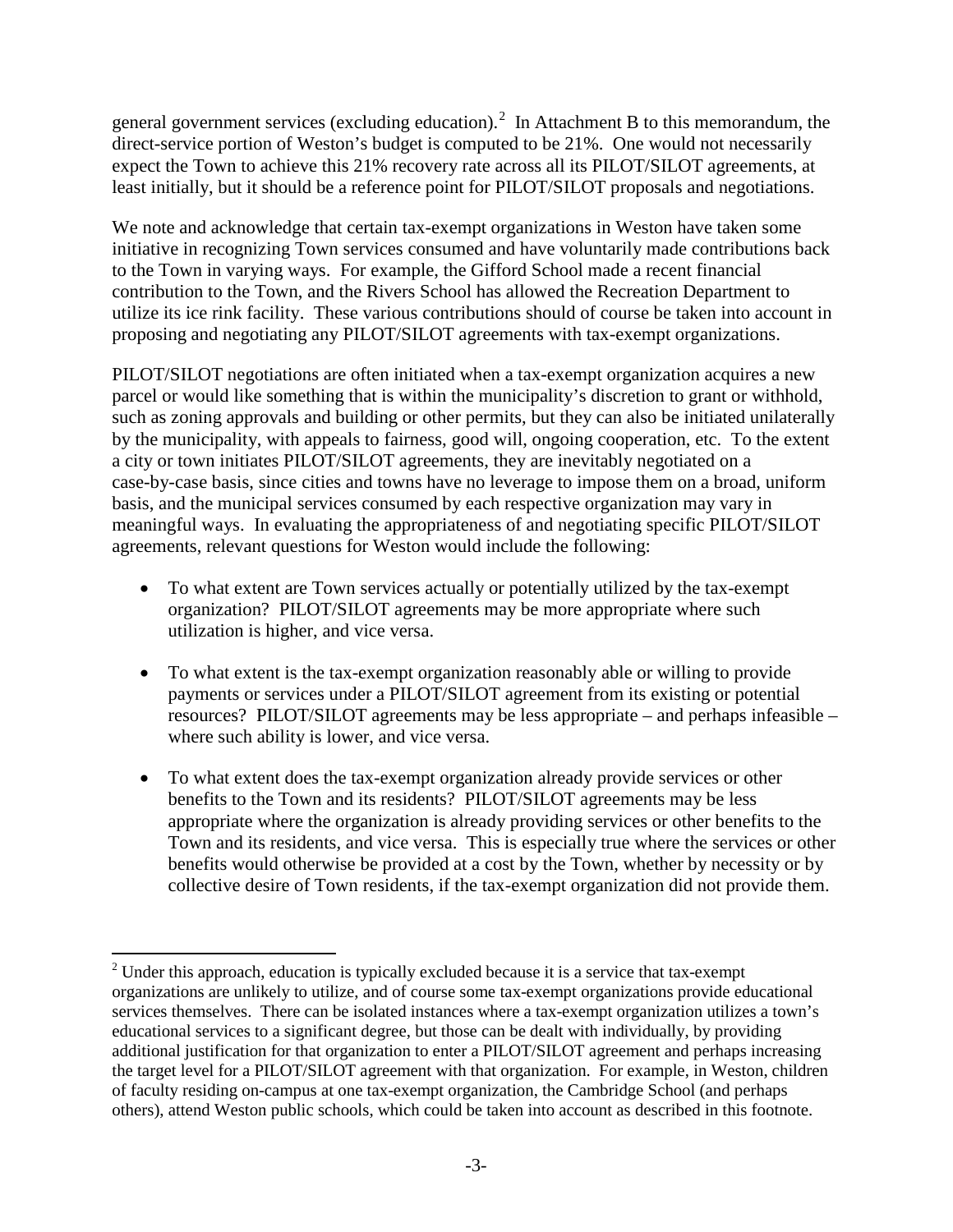- If the tax-exempt organization were required to raise funds from its constituents in order to provide payments or services under a PILOT/SILOT agreement, to what extent would those funds be raised from Town residents versus non-residents? PILOT/SILOT agreements may be less appropriate where the organization would raise the funds from Town residents, and more appropriate where the organization would raise a substantial portion of the funds from outside sources.<sup>[3](#page-3-0)</sup>
- What is the amount of foregone property tax that would otherwise be collected from the tax-exempt organization? PILOT/SILOT agreements are not self-executing and require staff time and resources to negotiate, so those costs must be weighed against the benefits.

The questions above – and their answers and implications – are matters of degree, and they should ultimately be determined (i) on a case-by-case basis and (ii) not just with respect to the particular tax-exempt organization but with respect to the specific parcel(s) of real estate.

### *Analyses, Observations, and Specific Recommendations*

With the foregoing considerations in mind, the parcels listed in Attachment A have been grouped into five categories – State/Municipal, Open Space, Religious, Educational, and Historical/Cultural/Civic – and we offer the following analyses, observations, and specific recommendations by category:

- *State/Municipal.* Property in this category has an aggregate assessed value of approximately \$110 million, yielding an aggregate *pro forma* tax levy of almost \$1.4 million, but the Committee perceives little prospect for PILOT/SILOT agreements in this category. The relevant state/municipal entities likely have little or no fiscal ability (nor perhaps even the authority) to make such agreements. These parcels do not require or utilize very much in the way of Town services or other benefits, and many of them (such as those owned by the MDC) provide open-space or other benefits for the Town.
- *Open Space.* Property in this category is owned almost entirely by Weston Forest & Trail and has an aggregate assessed value of almost \$60 million, yielding an aggregate *pro forma* tax levy of more than \$700,000. However, these parcels do not require or utilize very much in the way of Town services or other benefits, and most all this property provides substantial and important open-space benefits for the Town. In maintaining not only its own properties but other conservation land in Town, Weston Forest & Trail already provides valuable services to the Town, through time and funds contributed

<span id="page-3-0"></span><sup>&</sup>lt;sup>3</sup> To illustrate this point simplistically, if the tax-exempt organization would raise its PILOT/SILOT funds entirely from Weston residents and the Town tax levy would be reduced dollar-for-dollar by the PILOT/SILOT amount, then economically speaking, the entire amount is raised from Town residents either way, the only difference being whether it is raised via the Town's tax levy or by the organization. There would be some redistributional effects within the Town, but that is no different than with the usage and deployment of many other Town services and benefits. Also, note that this fourth bulletpoint and its implications are economically similar to the preceding bulletpoint and its implications, concerning the extent to which the organization provides services that the Town would otherwise provide.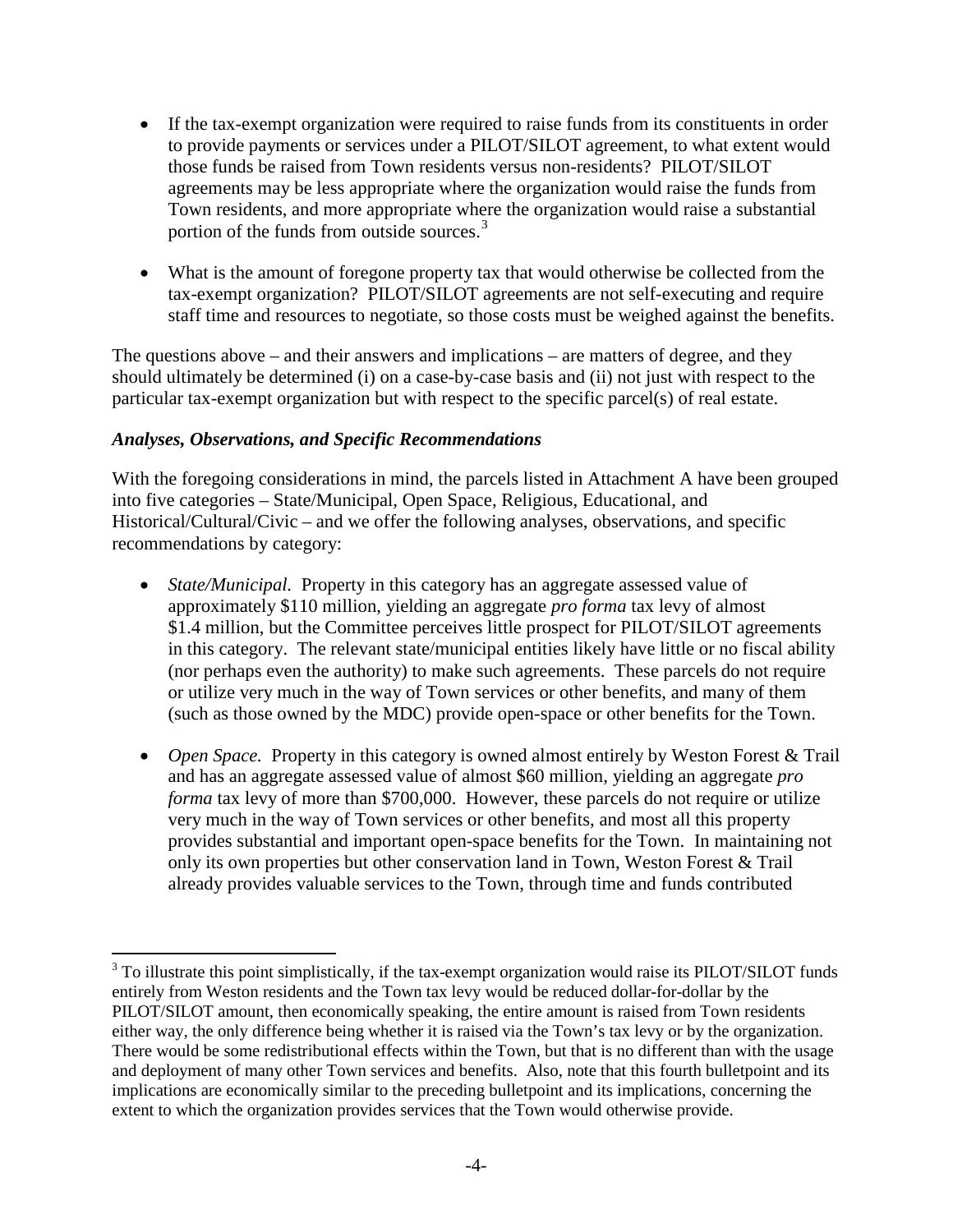primarily by Town residents. The Committee does not recommend seeking PILOT/SILOT agreements in this category.<sup>[4](#page-4-0)</sup>

- *Religious.* Property in this category has an aggregate assessed value of almost \$120 million, yielding an aggregate *pro forma* tax levy of almost \$1.5 million. The religious parcels and organizations in this category can be further divided into two groups: public church facilities (such as St. Julia's and St. Peter's) and larger, less public parcels with other specific purposes (such as the Campion Center and the Seminary).
	- − While we have not conducted a membership demographic analysis, we assume that the former group provides services that are desired and utilized by many Town residents (even if not exclusively by residents), and from our collective experience, we understand that these organizations operate with extremely tight budgets and raise much (in some cases most all) of their support through member stewardship. Thus, if these organizations had to raise additional funds to make payments in lieu of taxes, much of that money would likely come from Town residents. Also, the amount of foregone property tax that would otherwise be paid with respect to these parcels is relatively small on an organization-by-organization basis (just more than 40% of the total for this category, across eleven organizations), especially given the time and resources involved with negotiating and reaching PILOT agreements.
	- − The latter group does not seem to require or utilize very much in the way of Town services or other benefits, relative to their very high assessed values, especially as this group includes parcels with considerable open space (which in turn may provide, to a limited extent, open-space benefits for the Town and its residents).
	- − Across both groups in this category, the Committee suspects the relevant organizations would have limited ability to make payments in lieu of taxes from existing resources, based on public information and collective experience.
	- − Given these and other considerations, the Committee does not recommend seeking PILOT agreements with organizations in this category. However, the Committee does believe there are opportunities for some or all of these organizations to provide services to the Town in lieu of taxes, under SILOT agreements. These services could include free or heavily discounted use of space for Town-sponsored or other civic events, such as indoor auditorium or banquet space and outdoor event or athletic space. While we would not expect the aggregate value of these services to reach the referenced 21% of foregone property tax, we believe they could be substantial nonetheless, resulting in savings or other benefits for the Town and its residents.

<span id="page-4-0"></span><sup>&</sup>lt;sup>4</sup> It is true that the open-space benefits of these parcels and the services provided by these organizations are not utilized and enjoyed exclusively by Weston residents. However, this consideration alone does not suggest that a PILOT/SILOT agreement is necessary or desirable, and as a practical matter, while non-residents use and enjoy Weston's open spaces, Weston residents use and enjoy them most and also receive most of the collateral benefits of more open space, such as increased property values and privacy. (These collateral benefits also underlie many of the Town's zoning and land use rules and decisions.)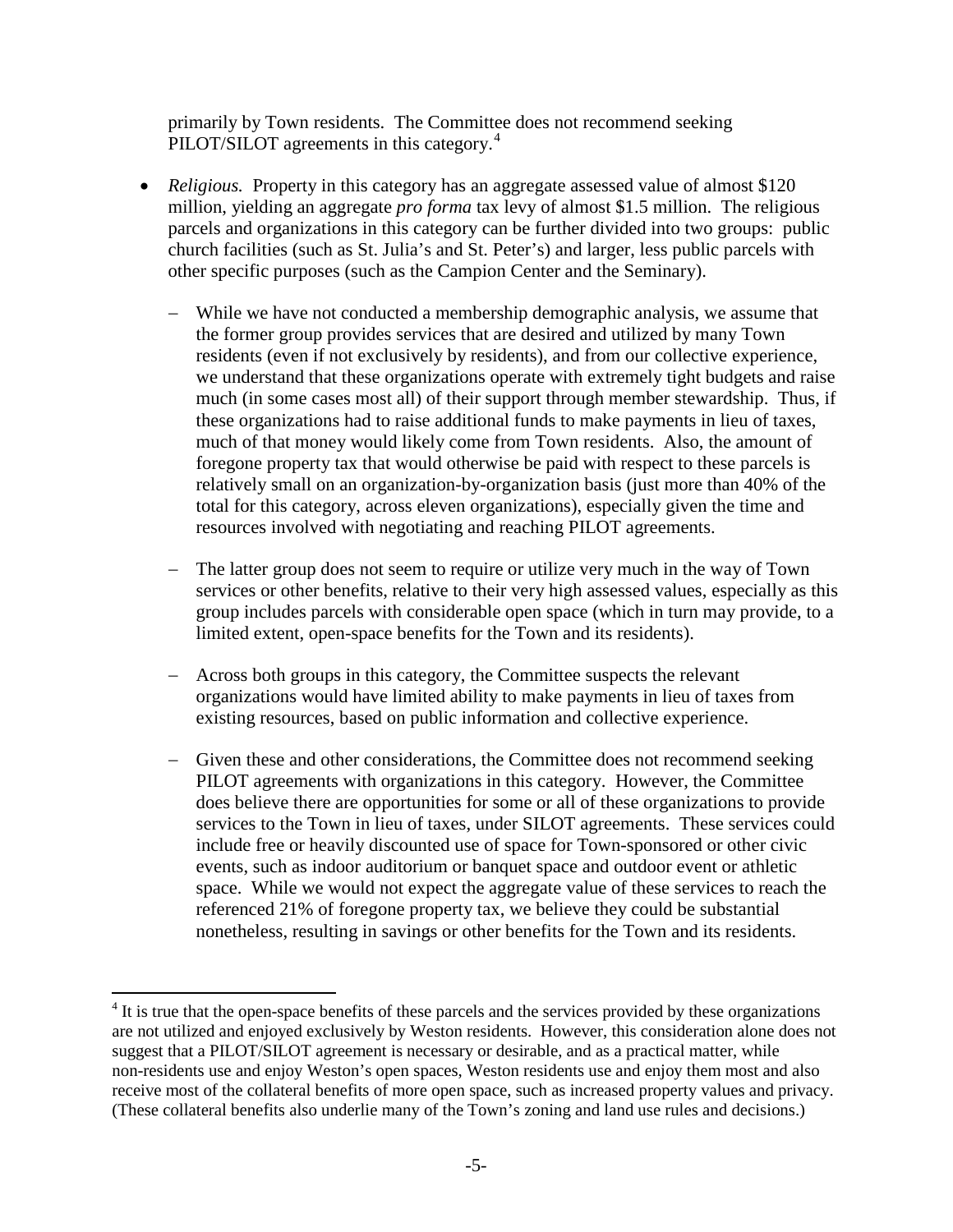- − Consistent with the foregoing, the Committee also suggests that organizations in this category should be discouraged from seeking payment when their facilities are used for Town events or other functions (*e.g.*, conducting elections). We recognize that, economically, there is not much difference for the tax-exempt organization – at least on a current basis – between making a payment in lieu of taxes (which we are not suggesting) and foregoing a payment it would customarily receive from the Town (which we are suggesting). However, the latter feels like a more reasonable and acceptable approach for the Town to take in principle.
- *Educational.* Property in this category has an aggregate assessed value of approximately \$200 million, yielding an aggregate *pro forma* tax levy of almost \$2.5 million. The organizations and parcels in this category can be further divided into three groups: the two preschools, the Case Estates parcels owned by Harvard, and the remaining schools and parcels.
	- The two preschools (Red Barn and Weston Wing) are perceived to have limited ability to make payments or to provide services or other benefits in lieu of taxes, and the amount of foregone property tax from these parcels is very low. Also, a substantial portion of the students at these schools are Weston residents.
	- − With respect to Harvard and its real estate (the Case Estates properties), and taking into account its negotiations to date regarding the possible sale of this real estate to the Town, the Committee does not believe Harvard would be immediately willing to make payments or provide services in lieu of taxes, However, the Committee also understands (i) that Harvard has been attempting to sell this real estate for many years, whether to the Town or to a private developer, (ii) that Harvard currently uses this real estate very little (if at all) for its tax-exempt purposes and may have even declared it to be surplus land no longer needed for such purposes, and (iii) that Harvard does not purport to hold, use, or maintain the real estate for public open space purposes. In light of these considerations, the Committee wonders whether this real estate actually continues to qualify for the exemption from property tax, and before focusing on its PILOT/SILOT potential, we would first recommend that the Selectmen encourage the Town Assessors to revisit this question and to deny the exemption if and to the extent it is no longer legally justified.<sup>[5](#page-5-0)</sup> If the appropriateness of such a denial should become a matter of dispute with Harvard, a PILOT/SILOT agreement might be invoked as part of a compromise resolving that dispute; and if it is determined (without such a compromise) that Harvard will continue to receive an exemption with respect to this real estate, the Town should revisit the prospects and justifications for a PILOT/SILOT agreement with Harvard on an ongoing basis, depending on further developments and circumstances from time to time.
	- − The Committee believes that the remaining organizations and parcels in the Educational category are the most appropriate candidates for substantial PILOT

<span id="page-5-0"></span><sup>&</sup>lt;sup>5</sup> The Committee welcomes the Selectmen to forward this memorandum to the Town Assessors as part of that discussion, and we might ourselves choose to communicate our concern and recommendation directly to the Town Assessors, consistent with the Committee's charge in Article II.10 of the Town by-laws.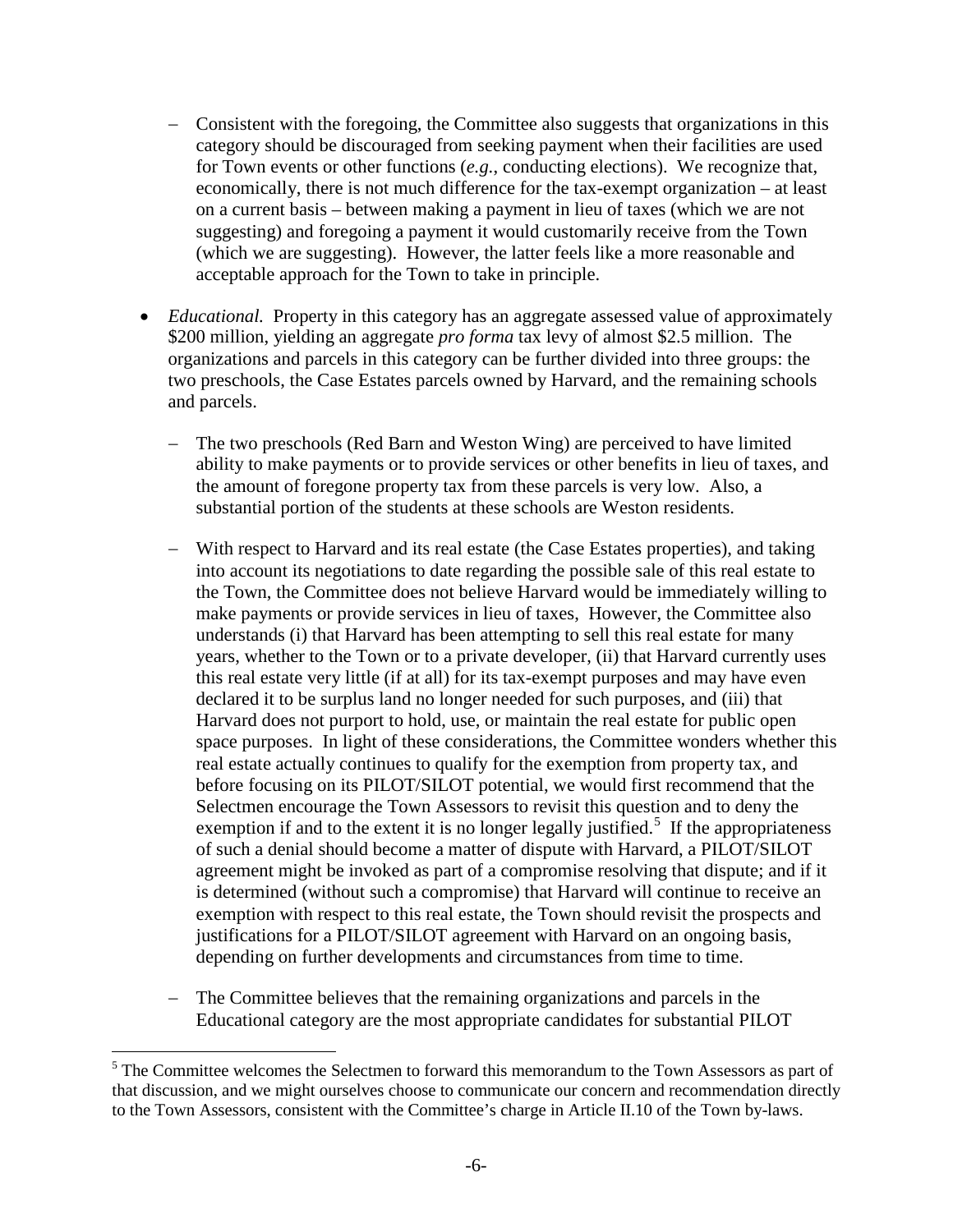and/or SILOT agreements with the Town. These organizations and parcels do require and utilize substantial town services; our cursory examination suggests that many – in some cases most – of their respective constituents are not Weston residents; and they seem best able to provide valuable services or other benefits to the Town and its residents and to make payments from existing or potential resources. In negotiating PILOT/SILOT agreements with respect to these organizations and parcels, it would seem reasonable for the Town to start with a target 21% of foregone property tax, as reduced by the fair value of services provided by the organization to the Town (but not by the fair value of services provided directly in exchange for other services from the Town, such as when the Town and a school make reciprocal and roughly equivalent arrangements to use each other's athletic fields).

• *Historical/Cultural/Civic.* Property in this category has an aggregate assessed value of approximately \$16 million, yielding an aggregate *pro forma* tax levy of approximately \$200,000, but the Committee perceives little prospect for PILOT/SILOT agreements in this category. The organizations in this category are believed to have limited ability to make payments in lieu of taxes and already provide various services or other benefits for the Town and its residents. Also, the amounts of foregone property tax that would otherwise be paid with respect to these parcels are relatively small, especially given the time and resources involved with negotiating and reaching PILOT/SILOT agreements.

### *Summary of Recommendations*

Based on the foregoing, the Committee recommends that the Town (pursuant to direction from the Board of Selectmen) should pursue (i) SILOT agreements with organizations in the Religious category above and (ii) PILOT and/or SILOT agreements with organizations in the Educational category above (except for the two preschools, and possibly Harvard). In some cases, these agreements would ideally be formal agreements for extended durations, while in other cases they could be more informal or *ad hoc* arrangements, depending on specific circumstances.

As noted above, a key opportunity to initiate PILOT/SILOT negotiations is when a tax-exempt organization would like something that is within the municipality's discretion to grant or withhold, such as zoning approvals and building or other permits. However, these negotiations can also be initiated unilaterally by the municipality at other times, with appeals to fairness, good will, ongoing cooperation, etc.

The Committee does not recommend pursuing PILOT/SILOT agreements in the other categories above (nor PILOT agreements in the Religious category), at least on a systematic basis for the time being. However, specific PILOT/SILOT opportunities could be pursued on an *ad hoc* basis as appropriate circumstances arise (*e.g.*, property acquisitions, dispositions, improvements, etc.).

The Committee would be pleased to discuss its recommendations in more detail with the Board of Selectmen and appropriate Town personnel. These discussions could include additional materials and information regarding the strategies and approaches that are recommended for pursuing and obtaining successful PILOT/SILOT agreements, based on applicable laws, the experiences of various cities and towns, specific circumstances, and other considerations.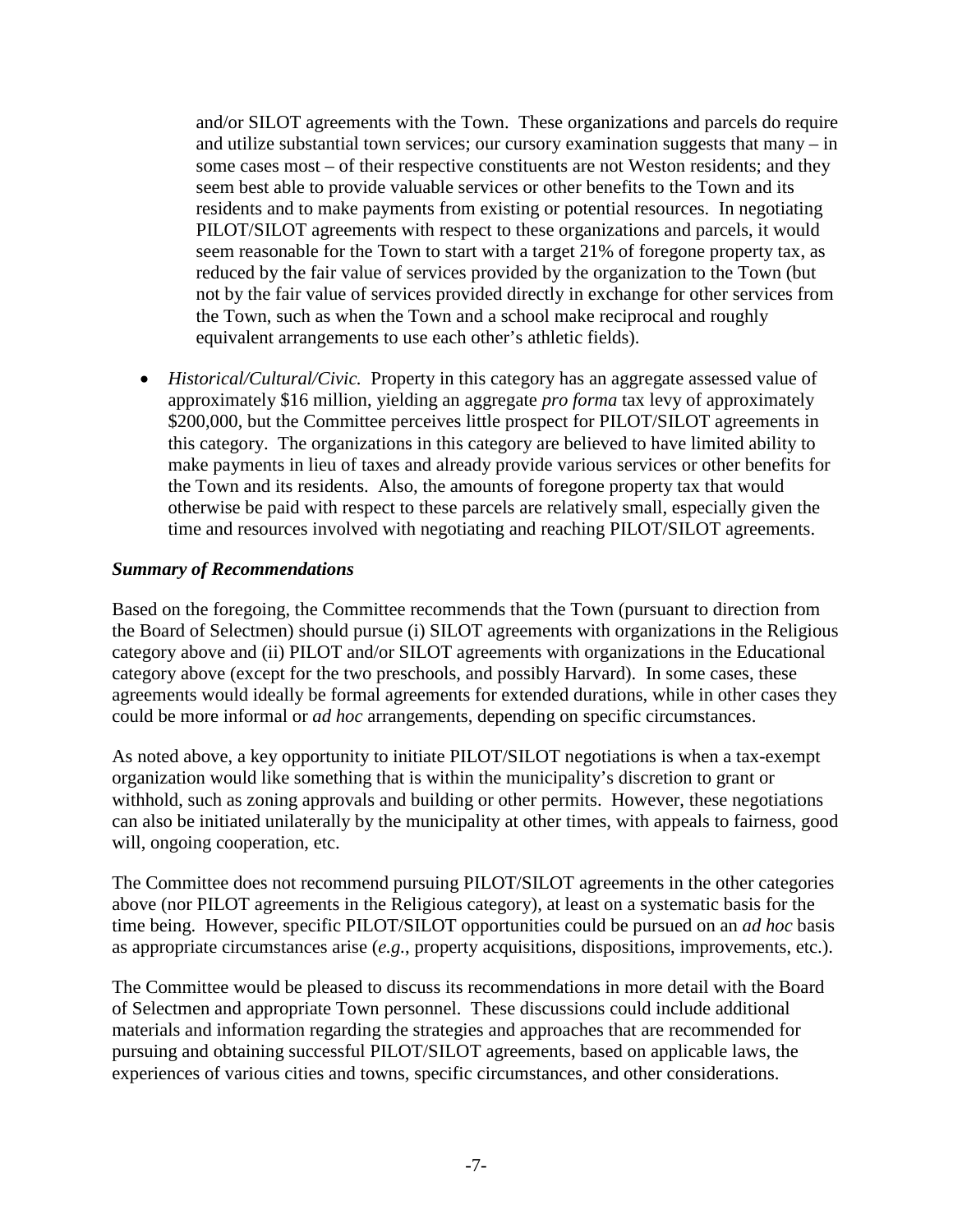| <b>ATTACHMENT A: Town of Weston Tax-Exempt Parcels by Category</b> |                       |          |                  |                                                             |                                                                      |                       |                                           |                              |                              |
|--------------------------------------------------------------------|-----------------------|----------|------------------|-------------------------------------------------------------|----------------------------------------------------------------------|-----------------------|-------------------------------------------|------------------------------|------------------------------|
|                                                                    | Map Block Lot         |          | Street<br>Number | <b>Street Name</b>                                          | OwnerName                                                            | Land Area<br>in Acres | <b>Total Assessed</b><br>Parcel Value     | Sub-TotalS                   | Pro Forma Tax<br>Sub-Totals* |
|                                                                    |                       |          |                  | STATE/MUNICIPAL (excluding parcels owned by Town of Weston) |                                                                      |                       |                                           |                              |                              |
| 41                                                                 | 31                    |          | 1                | <b>GATE HOUSE LN</b>                                        | <b>CITY OF CAMBRIDGE</b>                                             | 0.00                  | \$12,500                                  |                              |                              |
| 29                                                                 | 8                     |          | 0                | <b>BOSTON POST RD</b>                                       | <b>CITY OF CAMBRIDGE</b>                                             | 10.00                 | \$2,265,800                               |                              |                              |
| 34                                                                 | 20                    |          | 0                | <b>SUMMER ST</b>                                            | <b>CITY OF CAMBRIDGE</b><br><b>CITY OF CAMBRIDGE</b>                 | 13.27                 | \$2,919,800<br>\$418,800                  | \$5,616,900                  |                              |
| 2<br>47                                                            | 70<br>$\overline{7}$  |          | 0<br>0           | <b>NORTH AV</b><br><b>LORING RD</b>                         | COMM OF MASS                                                         | 2.82<br>0.20          | \$228,000                                 |                              | \$69,650                     |
| 53                                                                 | 15                    | 10       | 0                | <b>RIVERSIDE RD</b>                                         | COMM OF MASS                                                         | 0.00                  | \$200                                     | \$228,200                    | \$2,830                      |
| 46                                                                 | 48                    |          | 0                | <b>NEWTON ST</b>                                            | COMM OF MASS - MDC                                                   | 41.00                 | \$8,581,600                               |                              |                              |
| 50                                                                 | 7                     |          | 0                | <b>WELLESLEY ST</b>                                         | COMM OF MASS - MDC                                                   | 13.46                 | \$3,376,600                               |                              |                              |
| 51<br>54                                                           | 32<br>15              | 10<br>10 | 0<br>0           | OAK ST<br>SOUTH AV                                          | COMM OF MASS - MDC<br>COMM OF MASS - MDC                             | 1.00<br>41.00         | \$603,300<br>\$8,465,800                  |                              |                              |
| 56                                                                 | $\mathbf{1}$          | 10       | 0                | <b>WELLESLEY ST</b>                                         | COMM OF MASS - MDC                                                   | 22.30                 | \$5,144,600                               |                              |                              |
| 58                                                                 | 23                    | 10       | 200              | <b>PARK RD</b>                                              | COMM OF MASS - MDC                                                   | 65.00                 | \$15,268,100                              |                              |                              |
| 53                                                                 | $\overline{4}$        |          | 0                | RIVERSIDE RD (OFF)                                          | COMM OF MASS - MDC                                                   | 1.00                  | \$497,500                                 |                              |                              |
| 39                                                                 | 39                    |          | 0                | <b>NEWTON ST</b>                                            | COMM OF MASS -MDC                                                    | 225.10                | \$45,401,600                              |                              |                              |
| 56<br>57                                                           | 9<br>54               | 10<br>10 | 0<br>0           | <b>GLEN RD</b><br><b>OAK ST</b>                             | COMM OF MASS -MDC<br>COMM OF MASS - MDC                              | 0.00<br>3.00          | \$0<br>\$1,046,400                        | \$88,385,500                 | \$1,095,980                  |
| 50                                                                 | $\overline{4}$        | 10       | 0                | <b>BROWN ST</b>                                             | COMM OF MASS - TPKE                                                  | 20.38                 | \$4,341,800                               |                              |                              |
| 51                                                                 | 32                    | 20       | 0                | <b>OAK ST</b>                                               | COMM OF MASS - TPKE                                                  | 0.10                  | \$323,400                                 |                              |                              |
| 54                                                                 | 14                    |          | 0                | <b>BROWN ST</b>                                             | COMM OF MASS - TPKE                                                  | 19.64                 | \$4,193,800                               |                              |                              |
| 54                                                                 | 15                    |          | 0                | <b>BROWN ST</b>                                             | COMM OF MASS - TPKE                                                  | 0.74                  | \$463,200                                 |                              |                              |
| 54<br>52                                                           | 17<br>43              |          | 0<br>0           | <b>BROWN ST</b><br><b>RIVERSIDE RD</b>                      | COMM OF MASS - TPKE<br>COMM OF MASS -TPKE                            | 20.38<br>0.00         | \$4,341,800<br>\$0                        | \$13,664,000                 | \$169,434                    |
| 53                                                                 | $\overline{7}$        |          | $\mathbf{1}$     | <b>RECREATION RD</b>                                        | COMM OF MASS -HWAY                                                   | 0.00                  | \$300                                     | \$300                        | \$4                          |
| 24                                                                 | 7                     | 40       | 0                | SIBLEY RD                                                   | MASS BAY TRANSIT AUTHORITY                                           | 0.18                  | \$297,600                                 |                              |                              |
| 53                                                                 | 8                     | 10       | 0                | <b>RIVERSIDE RD</b>                                         | MASS BAY TRANSIT AUTHORITY                                           | 2.03                  | \$606,800                                 | \$904,400                    | \$11,215                     |
| 46<br>40                                                           | 47<br>99              | 10       | 0                | LORING RD (OFF)                                             | M.W.R.A.                                                             | 5.68                  | \$1,517,600                               |                              |                              |
|                                                                    |                       |          | 0                | MEADOWBROOK RD (OFF)                                        | MASS WATER RESOURCES AUTHORITY                                       | 2.32                  | \$137,200<br>SUB-TOTAL STATE/MUNICIPAL:   | \$1,654,800<br>\$110,454,100 | \$20,520<br>\$1.369.631      |
|                                                                    | <b>OPEN SPACE</b>     |          |                  |                                                             |                                                                      |                       |                                           |                              |                              |
| 2                                                                  | 49                    | 102      | 0                | <b>NORTH AV</b>                                             | <b>WESTON FOREST &amp; TRAIL</b>                                     | 1.35                  | \$402,200                                 |                              |                              |
| $\overline{2}$                                                     | 999                   |          | 0                | SILVER HILL RD                                              | <b>WESTON FOREST &amp; TRAIL</b>                                     | 0.20                  | \$407,200                                 |                              |                              |
| $\overline{2}$<br>$\overline{2}$                                   | $\overline{2}$<br>30  | 70       | 40<br>0          | <b>BLACKBURNIAN RD</b><br><b>NORTH AV</b>                   | <b>WESTON FOREST &amp; TRAIL</b><br><b>WESTON FOREST &amp; TRAIL</b> | 7.83<br>0.75          | \$2,012,400<br>\$347,000                  |                              |                              |
| $\overline{2}$                                                     | 38                    | 50       | 0                | <b>TERRACE RD</b>                                           | <b>WESTON FOREST &amp; TRAIL</b>                                     | 1.15                  | \$57,100                                  |                              |                              |
| 3                                                                  | 63                    | 10       | 0                | <b>KINGS GRANT RD</b>                                       | <b>WESTON FOREST &amp; TRAIL</b>                                     | 0.46                  | \$505,900                                 |                              |                              |
| 6                                                                  | 34                    |          | 0                | <b>ASPEN RD</b>                                             | <b>WESTON FOREST &amp; TRAIL</b>                                     | 9.69                  | \$2,456,400                               |                              |                              |
| $\overline{7}$                                                     | 25                    |          | 0                | <b>WESTLAND RD</b>                                          | <b>WESTON FOREST &amp; TRAIL</b>                                     | 1.97                  | \$781,400                                 |                              |                              |
| 7<br>11                                                            | 30<br>23              |          | 0<br>0           | SILVER HILL RD<br><b>CHERRY BROOK RD</b>                    | <b>WESTON FOREST &amp; TRAIL</b><br><b>WESTON FOREST &amp; TRAIL</b> | 0.37<br>5.00          | \$474,300<br>\$1,518,400                  |                              |                              |
| 12                                                                 | 5                     |          | 0                | <b>MERRIAM ST</b>                                           | <b>WESTON FOREST &amp; TRAIL</b>                                     | 1.61                  | \$622,400                                 |                              |                              |
| 12                                                                 | 155                   |          | 0                | PARTRIDGE HILL RD                                           | <b>WESTON FOREST &amp; TRAIL</b>                                     | 1.10                  | \$617,600                                 |                              |                              |
| 13                                                                 | 998                   |          | 0                | <b>VILES ST</b>                                             | <b>WESTON FOREST &amp; TRAIL</b>                                     | 0.82                  | \$524,700                                 |                              |                              |
| 13<br>18                                                           | 999<br>11             | 30       | 0<br>0           | <b>VILES ST</b>                                             | <b>WESTON FOREST &amp; TRAIL</b>                                     | 5.90<br>0.34          | \$1,503,400                               |                              |                              |
| 18                                                                 | 12                    |          | 0                | OLD COACH RD<br><b>CHURCH ST</b>                            | <b>WESTON FOREST &amp; TRAIL</b><br><b>WESTON FOREST &amp; TRAIL</b> | 4.00                  | \$384,500<br>\$1,181,600                  |                              |                              |
| 19                                                                 | 62                    |          | 0                | <b>HOBBS BROOK RD</b>                                       | <b>WESTON FOREST &amp; TRAIL</b>                                     | 1.14                  | \$513,400                                 |                              |                              |
| 21                                                                 | 20                    |          | 0                | <b>WARREN AV</b>                                            | <b>WESTON FOREST &amp; TRAIL</b>                                     | 2.20                  | \$450,400                                 |                              |                              |
| 24                                                                 | 17                    |          | 0                | <b>HILLCREST RD</b>                                         | <b>WESTON FOREST &amp; TRAIL</b>                                     | 0.61                  | \$573,400                                 |                              |                              |
| 26<br>26                                                           | 8<br>31               | 20       | 0<br>0           | <b>BOSTON POST RD</b><br><b>WARREN AV</b>                   | <b>WESTON FOREST &amp; TRAIL</b><br><b>WESTON FOREST &amp; TRAIL</b> | 2.57<br>2.09          | \$660,800<br>\$439,400                    |                              |                              |
| 26                                                                 | 62                    |          | 0                | <b>BOSTON POST RD B P</b>                                   | <b>WESTON FOREST &amp; TRAIL</b>                                     | 1.36                  | \$539,700                                 |                              |                              |
| 28                                                                 | 22                    | 40       | 0                | OFF HILLCREST RD                                            | <b>WESTON FOREST &amp; TRAIL</b>                                     | 0.14                  | \$376,100                                 |                              |                              |
| 30                                                                 | 48                    | 13       | 0                | SANDERSON LN                                                | <b>WESTON FOREST &amp; TRAIL</b>                                     | 0.06                  | \$592,300                                 |                              |                              |
| 32                                                                 | 20                    | 20       | 0                | <b>WELLESLEY ST</b>                                         | <b>WESTON FOREST &amp; TRAIL</b>                                     | 1.38                  | \$960,600                                 |                              |                              |
| 32<br>39                                                           | 20<br>27              | 30       | 0<br>0           | <b>WALKER ST</b><br><b>NEWTON ST</b>                        | <b>WESTON FOREST &amp; TRAIL</b><br><b>WESTON FOREST &amp; TRAIL</b> | 1.38<br>0.89          | \$1,278,600<br>\$586,600                  |                              |                              |
| 41                                                                 | 15                    | 11       | 0                | PRESCOTT LN                                                 | <b>WESTON FOREST &amp; TRAIL</b>                                     | 1.13                  | \$621,700                                 |                              |                              |
| 44                                                                 | 14                    | 19       | 0                | SOUTH AV                                                    | <b>WESTON FOREST &amp; TRAIL</b>                                     | 11.60                 | \$2,412,400                               |                              |                              |
| 44                                                                 | 897                   |          | 0                | <b>COLONIAL WY</b>                                          | <b>WESTON FOREST &amp; TRAIL</b>                                     | 0.48                  | \$568,100                                 |                              |                              |
| 44<br>45                                                           | 898<br>$\overline{4}$ | 10       | 0<br>0           | <b>WELLESLEY ST</b><br><b>TRAILSIDE RD</b>                  | <b>WESTON FOREST &amp; TRAIL</b><br><b>WESTON FOREST &amp; TRAIL</b> | 0.35<br>6.56          | \$621.100<br>\$1,758,400                  |                              |                              |
| 49                                                                 | 22                    |          | 0                | SOUTH AV                                                    | <b>WESTON FOREST &amp; TRAIL</b>                                     | 12.97                 | \$2,686,400                               |                              |                              |
| 50                                                                 | 8                     | 20       | 0                | <b>BITTERSWEET LN</b>                                       | <b>WESTON FOREST &amp; TRAIL</b>                                     | 1.73                  | \$576,800                                 |                              |                              |
| 50                                                                 | 9                     |          | 0                | <b>BITTERSWEET LN</b>                                       | <b>WESTON FOREST &amp; TRAIL</b>                                     | 0.49                  | \$390,600                                 |                              |                              |
| 51<br>52                                                           | 14<br>9               | 10       | 0<br>0           | SOUTH AV<br>ORCHARD AV                                      | <b>WESTON FOREST &amp; TRAIL</b><br><b>WESTON FOREST &amp; TRAIL</b> | 2.12<br>4.68          | \$442,400<br>\$1,822,800                  |                              |                              |
| 52                                                                 | 10                    |          | 0                | ORCHARD AV                                                  | <b>WESTON FOREST &amp; TRAIL</b>                                     | 1.10                  | \$1,092,100                               |                              |                              |
| 57                                                                 | 29                    |          | 0                | OAK ST                                                      | <b>WESTON FOREST &amp; TRAIL</b>                                     | 24.00                 | \$5,181,600                               |                              |                              |
| 58                                                                 | $\overline{4}$        |          | 0                | RIDGEWAY RD                                                 | <b>WESTON FOREST &amp; TRAIL</b>                                     | 1.76                  | \$998,600                                 |                              |                              |
| 58                                                                 | 8                     | 10       | 0                | ORCHARD AV                                                  | <b>WESTON FOREST &amp; TRAIL</b>                                     | 1.56                  | \$1.180.800                               |                              |                              |
| 61<br>61                                                           | 111<br>999            |          | 0<br>0           | <b>HICKORY RD</b><br><b>HICKORY RD</b>                      | <b>WESTON FOREST &amp; TRAIL</b><br><b>WESTON FOREST &amp; TRAIL</b> | 0.46<br>0.75          | \$558,300<br>\$681,500                    |                              |                              |
| 62                                                                 | 27                    |          | 0                | SHADY HILL RD                                               | <b>WESTON FOREST &amp; TRAIL</b>                                     | 0.78                  | \$568,400                                 |                              |                              |
| 63                                                                 | 8                     |          | 0                | <b>CLIFF RD</b>                                             | <b>WESTON FOREST &amp; TRAIL</b>                                     | 0.48                  | \$756,200                                 |                              |                              |
| 63                                                                 | 9                     |          | 0                | <b>CLIFF RD</b>                                             | <b>WESTON FOREST &amp; TRAIL</b>                                     | 0.41                  | \$716,600                                 |                              |                              |
| 63                                                                 | 84                    |          | 0                | <b>GLEN RD</b>                                              | <b>WESTON FOREST &amp; TRAIL</b>                                     | 0.68                  | \$501,500                                 |                              |                              |
| 3<br>29                                                            | 63<br>46              | 11<br>10 | 0<br>0           | <b>KINGS GRANT RD</b><br><b>ROLLING LN</b>                  | <b>WESTON FOREST &amp; TRAIL</b><br><b>WESTON FOREST &amp; TRAIL</b> | 0.65<br>0.18          | \$592,600<br>\$18,000                     |                              |                              |
| 29                                                                 | 46                    | 20       | 0                | <b>BOSTON POST RD</b>                                       | <b>WESTON FOREST &amp; TRAIL</b>                                     | 3.10                  | \$829,600                                 |                              |                              |
| 63                                                                 | 83                    | 20       | 0                | <b>SUMMIT RD</b>                                            | <b>WESTON FOREST &amp; TRAIL</b>                                     | 5.20                  | \$1,724,600                               |                              |                              |
| $\overline{2}$                                                     | 16                    | 10       | 0                | <b>MERRIAM ST</b>                                           | <b>WESTON FOREST &amp; TRAIL</b>                                     | 2.75                  | \$736,400                                 |                              |                              |
| 22<br>46                                                           | 8<br>19               | 100      | 0<br>0           | <b>CONCORD RD</b>                                           | <b>WESTON FOREST &amp; TRAIL</b>                                     | 17.61<br>2.42         | \$4,206,600<br>\$1,064,600                |                              |                              |
| 47                                                                 | 19                    | 110      | 0                | <b>CUTTERS BLUFF</b><br><b>CUTTERS BLUFF</b>                | <b>WESTON FOREST &amp; TRAIL</b><br><b>WESTON FOREST &amp; TRAIL</b> | 1.88                  | \$1,010,600                               |                              |                              |
| 2                                                                  | 15                    | 20       | 0                | <b>MERRIAM ST</b>                                           | <b>WESTON FOREST &amp; TRAIL</b>                                     | 2.44                  | \$545,800                                 |                              |                              |
| 31                                                                 | 3                     | 10       | 0                | <b>HIGHLAND ST</b>                                          | <b>WESTON FOREST &amp; TRAIL</b>                                     | 3.11                  | \$250,400                                 |                              |                              |
| 55                                                                 | 33                    | 30       | 0                | <b>WINTER ST</b>                                            | <b>WESTON FOREST &amp; TRAIL</b>                                     | 4.16                  | \$1,155,400                               | \$57,038,700                 | \$707,280                    |
| 34                                                                 | 113                   |          | 0                | <b>GRAYSTONE LN</b>                                         | WESTON OPEN SPACE ASSOC INC                                          | 5.18                  | \$839,200<br><b>SUB-TOTAL OPEN SPACE:</b> | \$839,200<br>\$57,877,900    | \$10,406<br>\$717,686        |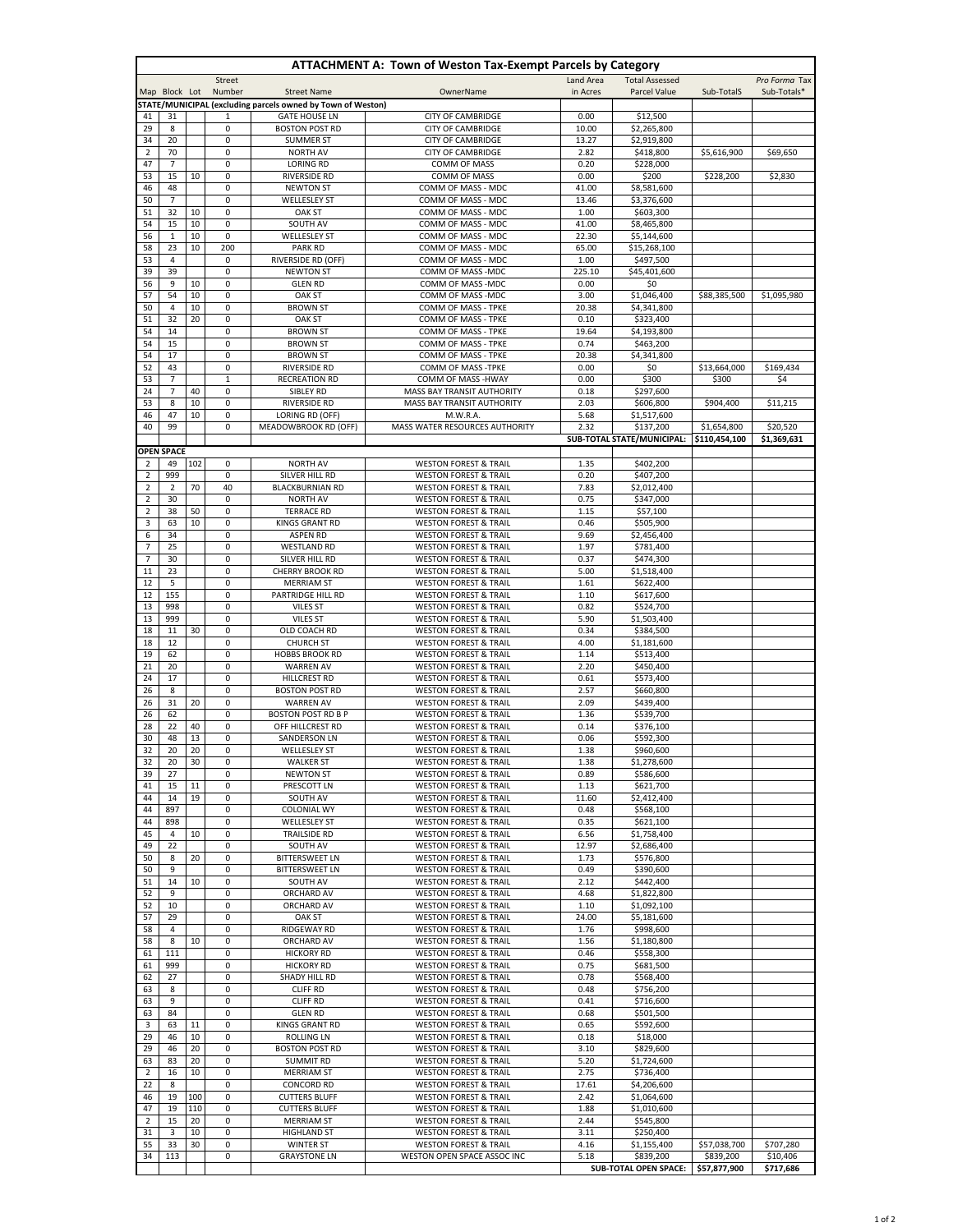| <b>ATTACHMENT A: Town of Weston Tax-Exempt Parcels by Category</b> |                      |                                                      |                           |                                                                                   |                                                                              |               |                                                 |                             |                       |  |
|--------------------------------------------------------------------|----------------------|------------------------------------------------------|---------------------------|-----------------------------------------------------------------------------------|------------------------------------------------------------------------------|---------------|-------------------------------------------------|-----------------------------|-----------------------|--|
|                                                                    |                      |                                                      | Street                    |                                                                                   |                                                                              | Land Area     | <b>Total Assessed</b>                           |                             | Pro Forma Tax         |  |
|                                                                    | Map Block Lot        |                                                      | Number                    | <b>Street Name</b>                                                                | OwnerName                                                                    | in Acres      | Parcel Value                                    | Sub-TotalS                  | Sub-Totals*           |  |
| <b>RELIGIOUS</b><br>27                                             | 18                   | 20                                                   | 439                       | <b>BOSTON POST RD</b>                                                             | <b>CHRISTIAN SCIENCE SOCIETY</b>                                             | 0.41          | \$445,000                                       |                             |                       |  |
| 27                                                                 | 18                   | 10                                                   | 439                       | <b>BOSTON POST RD</b>                                                             | <b>CHRISTIAN SCIENCE SOCIETY</b>                                             | 0.54          | \$1,967,900                                     | \$2,412,900                 | \$29,920              |  |
| 49                                                                 | 34                   |                                                      | 150                       | <b>BROWN ST</b>                                                                   | CHURCH OF JESUS CHRIST OF                                                    | 4.50          | \$5,031,500                                     | \$5,031,500                 | \$62.391              |  |
| 17                                                                 | 76                   |                                                      | 5                         | <b>LAUREL RD</b>                                                                  | <b>CONGREGATIONAL CHURCH</b>                                                 | 0.94          | \$846,000                                       |                             |                       |  |
| 39                                                                 | $\overline{7}$       | 10                                                   | 130                       | <b>NEWTON ST</b>                                                                  | CONGREGATIONAL CHURCH                                                        | 3.13          | \$2,188,800                                     | \$3,034,800                 | \$37,632              |  |
| 26                                                                 | 48                   |                                                      | 659                       | <b>BOSTON POST RD</b>                                                             | FIRST BAPTIST CHURCH                                                         | 1.32          | \$1,034,300                                     |                             |                       |  |
| 27                                                                 | $\mathbf 1$          |                                                      | 657                       | <b>BOSTON POST RD</b>                                                             | <b>FIRST BAPTIST CHURCH</b>                                                  | 0.49          | \$2,157,000                                     | \$3,191,300                 | \$39,572              |  |
| 22<br>22                                                           | 42<br>43             |                                                      | 3<br>343                  | <b>CONANT RD</b><br><b>BOSTON POST RD</b>                                         | FIRST PARISH IN WESTON<br>FIRST PARISH IN WESTON                             | 1.02<br>4.19  | \$984,100<br>\$4,177,400                        |                             |                       |  |
| 10                                                                 | 23                   |                                                      | 41                        | <b>RIPLEY LN</b>                                                                  | FIRST PARISH OF WESTON                                                       | 2.73          | \$933,800                                       | \$6,095,300                 | \$75,582              |  |
| 49                                                                 | 29                   |                                                      | 65                        | <b>BROWN ST</b>                                                                   | <b>GREEK ORTHODOX CHURCH</b>                                                 | 1.38          | \$736,200                                       |                             |                       |  |
| 49                                                                 | 31                   |                                                      | 57                        | <b>BROWN ST</b>                                                                   | <b>GREEK ORTHODOX CHURCH</b>                                                 | 5.76          | \$6,151,000                                     | \$6,887,200                 | \$85,401              |  |
| 50                                                                 | $\mathbf{1}$         |                                                      | 0                         | <b>WELLESLEY ST</b>                                                               | POPE JOHN XXIII NATIONAL SEMINARY                                            | 11.19         | \$2,922,600                                     |                             |                       |  |
| 49                                                                 | 23                   |                                                      | 558                       | SOUTH AV                                                                          | POPE JOHN XXIII NATIONAL SEMINARY                                            | 23.54         | \$16,522,900                                    | \$19,445,500                | \$241,124             |  |
| 27                                                                 | 78                   |                                                      | $\pmb{0}$                 | <b>BOSTON POST RD B P</b>                                                         | ROMAN CATHOLIC ARCHBISHOP                                                    | 1.38          | \$541,800                                       |                             |                       |  |
| 27<br>27                                                           | 24<br>24             | 10                                                   | 374<br>374                | <b>BOSTON POST RD</b><br><b>BOSTON POST RD</b>                                    | ROMAN CATHOLIC ARCHDIOCESE<br>ROMAN CATHOLIC ARCHDIOCESE                     | 2.46<br>0.00  | \$2,196,600<br>\$3,607,000                      |                             |                       |  |
| 27                                                                 | 24                   | 20                                                   | 374                       | <b>BOSTON POST RD</b>                                                             | ROMAN CATHOLIC ARCHDIOCESE                                                   | 1.46          | \$3,737,700                                     | \$10,083,100                | \$125,030             |  |
| 11                                                                 | 8                    |                                                      | 319                       | <b>CONCORD RD</b>                                                                 | SOCIETY OF JESUS OF N.E.                                                     | 37.44         | \$33,803,100                                    | \$33,803,100                | \$419,158             |  |
| 27                                                                 | 43                   | 10                                                   | 1                         | <b>COLPITTS RD</b>                                                                | SAINT PETERS PARISH                                                          | 0.60          | \$530,900                                       |                             |                       |  |
| 28                                                                 | 8                    |                                                      | 320                       | <b>BOSTON POST RD</b>                                                             | SAINT PETER'S PARISH                                                         | 1.80          | \$3,284,300                                     | \$3,815,200                 | \$47,308              |  |
| 11                                                                 | 8                    | 20                                                   | 381                       | <b>CONCORD RD</b>                                                                 | TRUSTEES OF BOSTON COLLEGE (Campion Ctr.)                                    | 19.42         | \$9,303,100                                     | $\overline{59}$ , 303, 100  | \$115,358             |  |
| 63                                                                 | 59                   |                                                      | 0                         | <b>HIGH ROCK RD</b>                                                               | WELLESLEY CONGREGATIONAL COUNCIL                                             | 0.85          | \$580,200                                       | \$580,200                   | \$7,194               |  |
| 55                                                                 | 999                  |                                                      | 100                       | <b>WINTER ST</b>                                                                  | <b>WESTGATE CHURCH</b>                                                       | 4.30          | \$6,682,600                                     | \$6,682,600                 | \$82,864              |  |
| 11<br>3                                                            | $\overline{7}$<br>37 |                                                      | 10<br>410                 | <b>SUDBURY RD</b><br><b>CONANT RD</b>                                             | <b>WESTON COLLEGE (Campion Ctr.)</b><br>WESTON METHODIST CHURCH              | 20.96<br>0.83 | \$5,496,400<br>\$724,300                        | \$5,496,400                 | \$68,155              |  |
| 3                                                                  | 9                    |                                                      | 377                       | <b>NORTH AV</b>                                                                   | WESTON METHODIST CHURCH                                                      | 1.80          | \$446,400                                       | \$1,170,700                 | \$14,517              |  |
|                                                                    |                      |                                                      |                           |                                                                                   |                                                                              |               | <b>SUB-TOTAL RELIGIOUS:</b>                     | \$117,032,900               | \$1,451,208           |  |
|                                                                    | <b>EDUCATIONAL</b>   |                                                      |                           |                                                                                   |                                                                              |               |                                                 |                             |                       |  |
| 14                                                                 | 45                   |                                                      | 3                         | <b>GEORGIAN RD</b>                                                                | CAMBRIDGE SCHOOL INC.                                                        | 36.78         | \$4,623,600                                     |                             |                       |  |
| 14                                                                 | 48                   |                                                      | 0                         | <b>LEXINGTON ST</b>                                                               | CAMBRIDGE SCHOOL INC.                                                        | 0.88          | \$433,700                                       |                             |                       |  |
| 14                                                                 | 50                   |                                                      | 0                         | <b>LEXINGTON ST</b>                                                               | CAMBRIDGE SCHOOL INC.                                                        | 2.60          | \$569,600                                       |                             |                       |  |
| 14                                                                 | 43                   |                                                      | 21                        | <b>FAIRHOPE RD</b>                                                                | CAMBRIDGE SCHOOL INC.                                                        | 0.76          | \$608,400                                       |                             |                       |  |
| 14                                                                 | 46                   |                                                      | 3                         | <b>GEORGIAN RD</b>                                                                | CAMBRIDGE SCHOOL INC.                                                        | 0.68          | \$599,100                                       |                             |                       |  |
| 14<br>14                                                           | 47<br>49             |                                                      | 0<br>0                    | <b>LEXINGTON ST</b><br><b>LEXINGTON ST</b>                                        | CAMBRIDGE SCHOOL INC.<br>CAMBRIDGE SCHOOL INC.                               | 1.16<br>0.86  | \$807,300<br>\$582,100                          |                             |                       |  |
| 14                                                                 | 38                   |                                                      | 0                         | <b>GEORGIAN RD</b>                                                                | CAMBRIDGE SCHOOL INC.                                                        | 1.26          | \$9,469,400                                     | \$17,693,200                | \$219,396             |  |
| 32                                                                 | 22                   | 50                                                   | $\pmb{0}$                 | <b>WELLESLEY ST</b>                                                               | HARVARD MANAGEMENT COMPANY INC                                               | 1.38          | \$960,600                                       |                             |                       |  |
| 32                                                                 | 22                   | 30                                                   | 0                         | <b>WELLESLEY ST</b>                                                               | HARVARD MNGT.CO.INC.                                                         | 1.37          | \$959,600                                       |                             |                       |  |
| 32                                                                 | 22                   | 40                                                   | 0                         | <b>WELLESLEY ST</b>                                                               | HARVARD REAL ESTATE INC                                                      | 1.38          | \$960,600                                       |                             |                       |  |
| 32                                                                 | 22                   | 60                                                   | 131                       | <b>WELLESLEY ST</b>                                                               | HARVARD REAL ESTATE INC                                                      | 1.38          | \$1,059,800                                     |                             |                       |  |
| 32                                                                 | 23                   | $\mathbf{1}$                                         | 0                         | <b>WELLESLEY ST</b>                                                               | <b>HARVARD UNIVERSITY</b>                                                    | 21.68         | \$5,020,600                                     |                             |                       |  |
| 32                                                                 | 22                   | $\mathbf{1}$                                         | 133                       | <b>WELLESLEY ST</b>                                                               | <b>HARVARD UNIVERSITY</b>                                                    | 35.32         | \$8,039,600                                     | \$17,000,800                | \$210,810             |  |
| 29<br>34                                                           | 5<br>26              |                                                      | 177<br>15                 | <b>BOSTON POST RD</b><br><b>FARM RD</b>                                           | MARGARET GIFFORD SCHOOL<br>MEADOWBROOK SCHOOL                                | 25.00<br>2.00 | \$13,525,000<br>\$891,400                       | \$13,525,000                | \$167,710             |  |
| 34                                                                 | 27                   |                                                      | 18                        | <b>CEDAR RD</b>                                                                   | MEADOWBROOK SCHOOL                                                           | 4.72          | \$1,628,600                                     |                             |                       |  |
| 34                                                                 | 24                   |                                                      | 4                         | <b>FARM RD</b>                                                                    | MEADOWBROOK SCHOOL                                                           | 0.68          | \$531,700                                       |                             |                       |  |
| 34                                                                 | 22                   |                                                      | 5                         | <b>AUTUMN RD</b>                                                                  | MEADOWBROOK SCHOOL                                                           | 1.65          | \$803,600                                       |                             |                       |  |
| 34                                                                 | 23                   |                                                      | 8                         | <b>FARM RD</b>                                                                    | MEADOWBROOK SCHOOL                                                           | 1.02          | \$732,700                                       |                             |                       |  |
| 34                                                                 | 39                   |                                                      | 0                         | <b>FARM RD</b>                                                                    | MEADOWBROOK SCHOOL                                                           | 2.40          | \$910,100                                       |                             |                       |  |
| 40                                                                 | 20                   |                                                      | 10                        | <b>FARM RD</b>                                                                    | MEADOWBROOK SCHOOL                                                           | 12.50         | \$16,492,700                                    |                             |                       |  |
| 34                                                                 | 38                   |                                                      | 14                        | <b>FARM RD</b>                                                                    | MEADOWBROOK SCHOOL OF WESTON                                                 | 1.36          | \$896,500                                       | \$22,887,300                | \$283,803             |  |
| 26<br>32                                                           | 86<br>32             |                                                      | 724<br>$\Omega$           | <b>BOSTON POST RD</b><br><b>CHESTNUT ST</b>                                       | RED BARN NURSERY SCHOOL<br><b>REGIS COLLEGE</b>                              | 1.67<br>1.44  | \$982,100<br>\$1,284,600                        | \$982,100                   | \$12,178              |  |
| 38                                                                 | $\overline{2}$       |                                                      | 235                       | <b>WELLESLEY ST</b>                                                               | <b>REGIS COLLEGE</b>                                                         | 61.85         | \$7,007,600                                     |                             |                       |  |
| 38                                                                 | $\mathbf 1$          |                                                      | 235                       | <b>WELLESLEY ST</b>                                                               | <b>REGIS COLLEGE</b>                                                         | 65.79         | \$74,521,500                                    |                             |                       |  |
| 38                                                                 | 3                    |                                                      | 235                       | <b>WELLESLEY ST</b>                                                               | <b>REGIS COLLEGE</b>                                                         | 1.42          | \$5,189,400                                     | \$88,003,100                | \$1,091,238           |  |
| 61                                                                 | 67                   |                                                      | 0                         | <b>WINTER ST</b>                                                                  | RIVER COUNTRY DAY SCHOOL                                                     | 7.35          | \$1,793,400                                     |                             |                       |  |
| 60                                                                 | 9                    |                                                      | 333                       | <b>WINTER ST</b>                                                                  | RIVER COUNTRY DAY SCHOOL                                                     | 23.23         | \$32,685,900                                    |                             |                       |  |
| 60                                                                 | 3                    | 10                                                   | 0                         | NONESUCH RD                                                                       | RIVERS COUNTRY DAY SCHOOL                                                    | 1.04          | \$374,600                                       |                             |                       |  |
| 60                                                                 | 5                    |                                                      | 0                         | <b>NONESUCH RD</b>                                                                | RIVERS COUNTRY DAY SCHOOL                                                    | 2.36          | \$502,400                                       |                             |                       |  |
| 54<br>60                                                           | 19<br>16             |                                                      | 0<br>342                  | NONESUCH RD<br><b>WINTER ST</b>                                                   | RIVERS COUNTRY DAY SCHOOL<br>RIVERS SCHOOL CORP.                             | 9.50<br>0.93  | \$2,033,900<br>\$966,700                        |                             |                       |  |
| 60                                                                 | 15                   |                                                      | 352                       | <b>WINTER ST</b>                                                                  | RIVERS SCHOOL CORP.                                                          | 0.95          | \$667,900                                       | \$39,024,800                | \$483,908             |  |
| 8                                                                  | 57                   |                                                      | 313                       | <b>NORTH AV</b>                                                                   | WESTON WING, INC.                                                            | 1.38          | \$437,000                                       | \$437,000                   | \$5,419               |  |
|                                                                    |                      |                                                      |                           |                                                                                   |                                                                              |               | <b>SUB-TOTAL EDUCATIONAL:</b>                   | \$199,553,300               | \$2,474,461           |  |
|                                                                    |                      |                                                      | HISTORICAL/CULTURAL/CIVIC |                                                                                   |                                                                              |               |                                                 |                             |                       |  |
| 27                                                                 | 63                   | 10                                                   | 662                       | <b>BOSTON POST RD</b>                                                             | <b>GOLDEN BALL TAVERN TRUST</b>                                              | 0.45          | \$459,500                                       |                             |                       |  |
| 27                                                                 | 63                   | 20                                                   | 658                       | <b>BOSTON POST RD</b>                                                             | <b>GOLDEN BALL TAVERN TRUST</b>                                              | 0.53          | \$488,500                                       |                             |                       |  |
| 27                                                                 | 63                   |                                                      | 662                       | <b>BOSTON POST RD</b>                                                             | <b>GOLDEN BALL TAVERN TRUST</b>                                              | 5.33          | \$1,731,600                                     | \$2,679,600                 | \$33,227              |  |
| 23                                                                 | 43                   |                                                      | 45                        | <b>CHURCH ST</b>                                                                  | WESTON AFFORDABLE HOUSING FOUNDATION                                         | 1.07          | \$934,100                                       |                             |                       |  |
| 27                                                                 | 59                   |                                                      | 15                        | <b>JONES RD</b>                                                                   | WESTON AFFORDABLE HOUSING FOUNDATION<br>WESTON AFFORDABLE HOUSING FOUNDATION | 0.30<br>1.84  | \$382,400                                       |                             |                       |  |
| 43<br>17                                                           | 42<br>96             | 10<br>10                                             | 23<br>0                   | PINE ST<br><b>VILLAGE RD</b>                                                      | WESTON COMMUNITY HOUSING                                                     | 15.51         | \$1,063,200<br>\$10,706,700                     | \$2,379,700<br>\$10,706,700 | \$29,508<br>\$132,763 |  |
| 28                                                                 | 89                   |                                                      | 86                        | <b>SCHOOL ST</b>                                                                  | WESTON SCOUTS INC.                                                           | 0.92          | \$583,100                                       | \$583,100                   | \$7,230               |  |
|                                                                    |                      | SUB-TOTAL HISTORICAL/CULTURAL/CIVIC:<br>\$16,349,100 |                           |                                                                                   |                                                                              |               |                                                 | \$202,729                   |                       |  |
|                                                                    |                      |                                                      |                           | <b>GRAND TOTALS:</b><br>1,207.61<br>\$501,267,300<br>\$6,215,715<br>\$501,267,300 |                                                                              |               |                                                 |                             |                       |  |
|                                                                    |                      |                                                      |                           |                                                                                   |                                                                              |               | * Current Tax Rate (per \$1000 Assessed Value): |                             | \$12.40               |  |